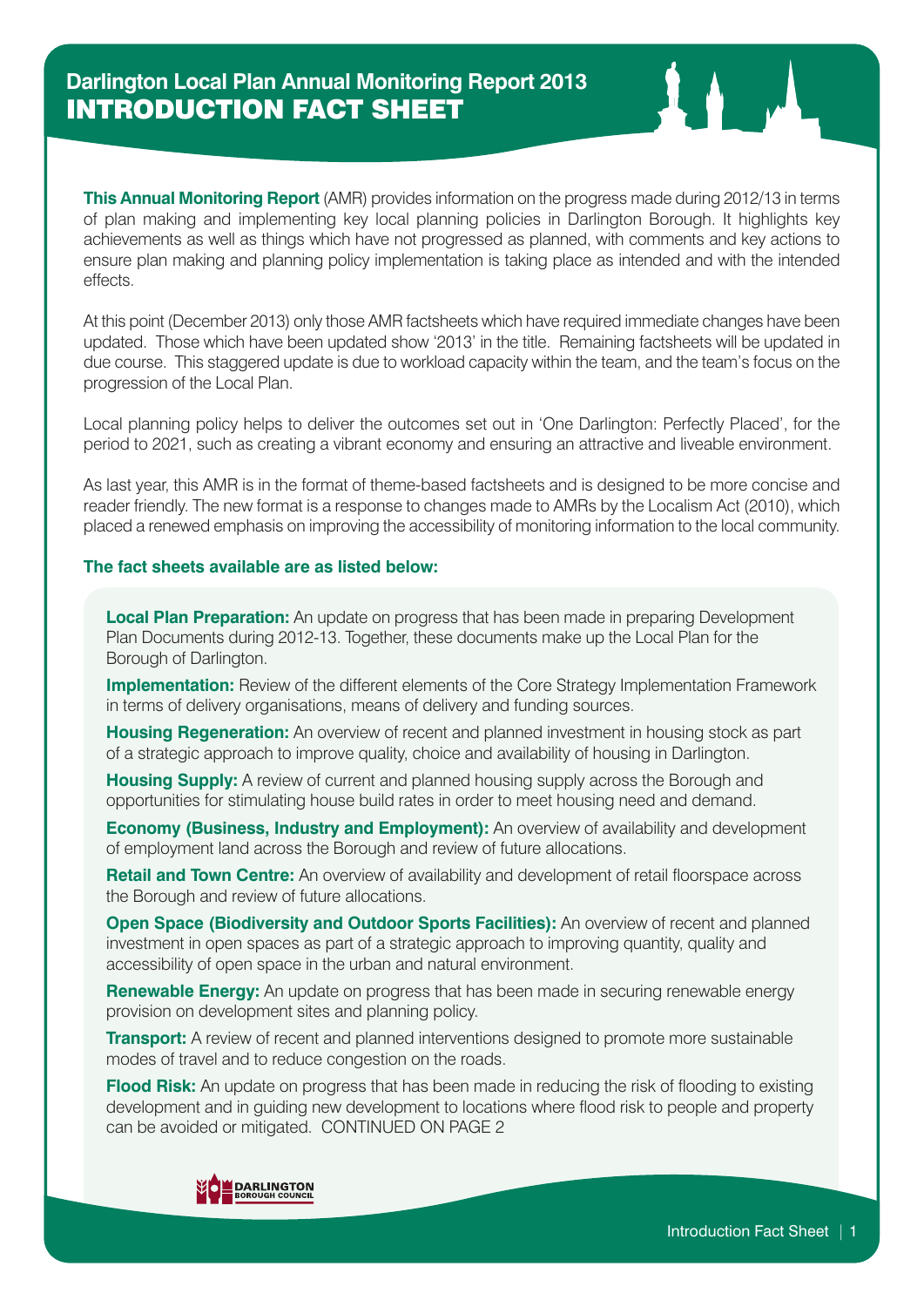# **Darlington Local Plan Annual Monitoring Report 2013** INTRODUCTION FACT SHEET

#### **Fact sheets available continued...**

**Minerals and Waste:** An overview of progress made in delivering a strategic approach to minerals and waste planning in the Borough of Darlington.

**Data and Information Sources:** A summary of useful information sources covered in the factsheets.

### INDICATORS

The fact sheets report changes in specific measurable aspects of land use and development and related matters, known as indicators. Changes to these measures indicate whether policies are working or not. This AMR only reports on a limited number of the indicators that were identified in the Core Strategy. This reflects changes in availability of planning resources, availability of data to underpin the indicators and changes in Government requirements.

The more limited set of indicators that the Council has prioritised for reporting for 2012/13 are set out below. This list will be reviewed every year to make sure that the indicators reported reflect any changes in the priority of issues.

| Theme / Fact Sheet                              | <b>Indicators in use to track progress</b>                                                                                                                                                            | <b>Relevant Core Strategy Policy</b>                                                                                                                                                             |
|-------------------------------------------------|-------------------------------------------------------------------------------------------------------------------------------------------------------------------------------------------------------|--------------------------------------------------------------------------------------------------------------------------------------------------------------------------------------------------|
| Local Plan Preparation                          | • Publication and consultation of local<br>planning documents                                                                                                                                         | n/a                                                                                                                                                                                              |
| Implementation                                  | • Delivery organisations<br>• Funding sources                                                                                                                                                         | n/a                                                                                                                                                                                              |
| Housing Regeneration                            | • Number of long term vacant dwellings<br>• Council owned houses where planned<br>repairs have been completed<br>• Overall housing vacancy rate                                                       | • CS12 Existing housing<br>• CS11 Meeting housing needs                                                                                                                                          |
| <b>Housing Supply</b>                           | • Net additional homes provided<br>• Additional gypsy & traveller pitches<br>• No of affordable homes delivered (gross)<br>• Dwellings completed by size, type &<br>tenure<br>• 5 year housing supply | • CS2 Achieving high quality, sustainable<br>design<br>• CS10 New housing development<br>• CS11 Meeting housing needs<br>• CS13 Accommodating travelling groups<br>• CS5 Developer Contributions |
| Economy (Business,<br>Industry &<br>Employment) | • Total amount of additional employment<br>floor space<br>• Employment land available<br>• Losses of employment land<br>• Amount of airport related development<br>(ha)                               | • CS5 Provision of land for employment<br>use                                                                                                                                                    |